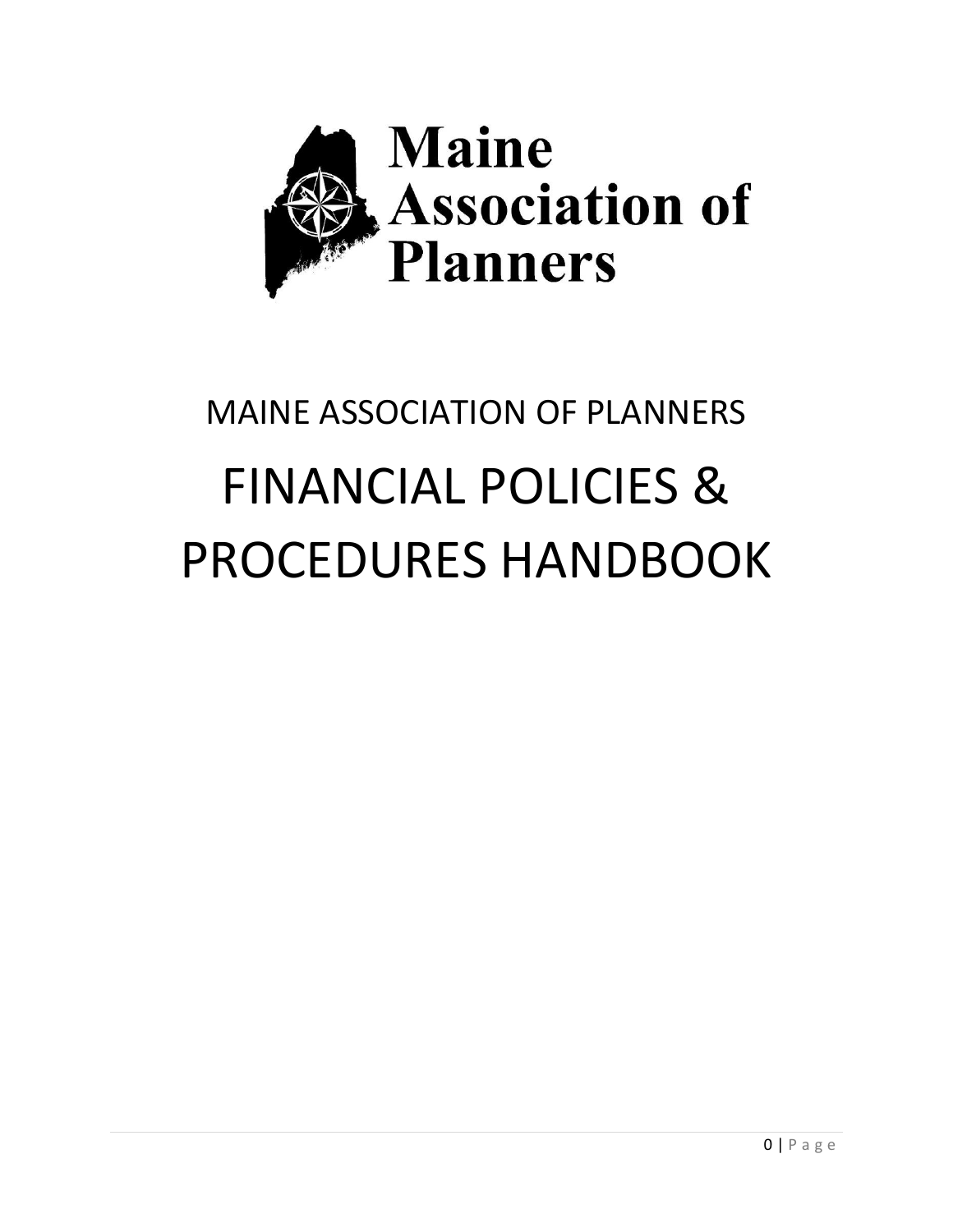## Contents

| II.       |  |
|-----------|--|
| III.      |  |
| IV.       |  |
|           |  |
|           |  |
|           |  |
|           |  |
|           |  |
| <b>X.</b> |  |
|           |  |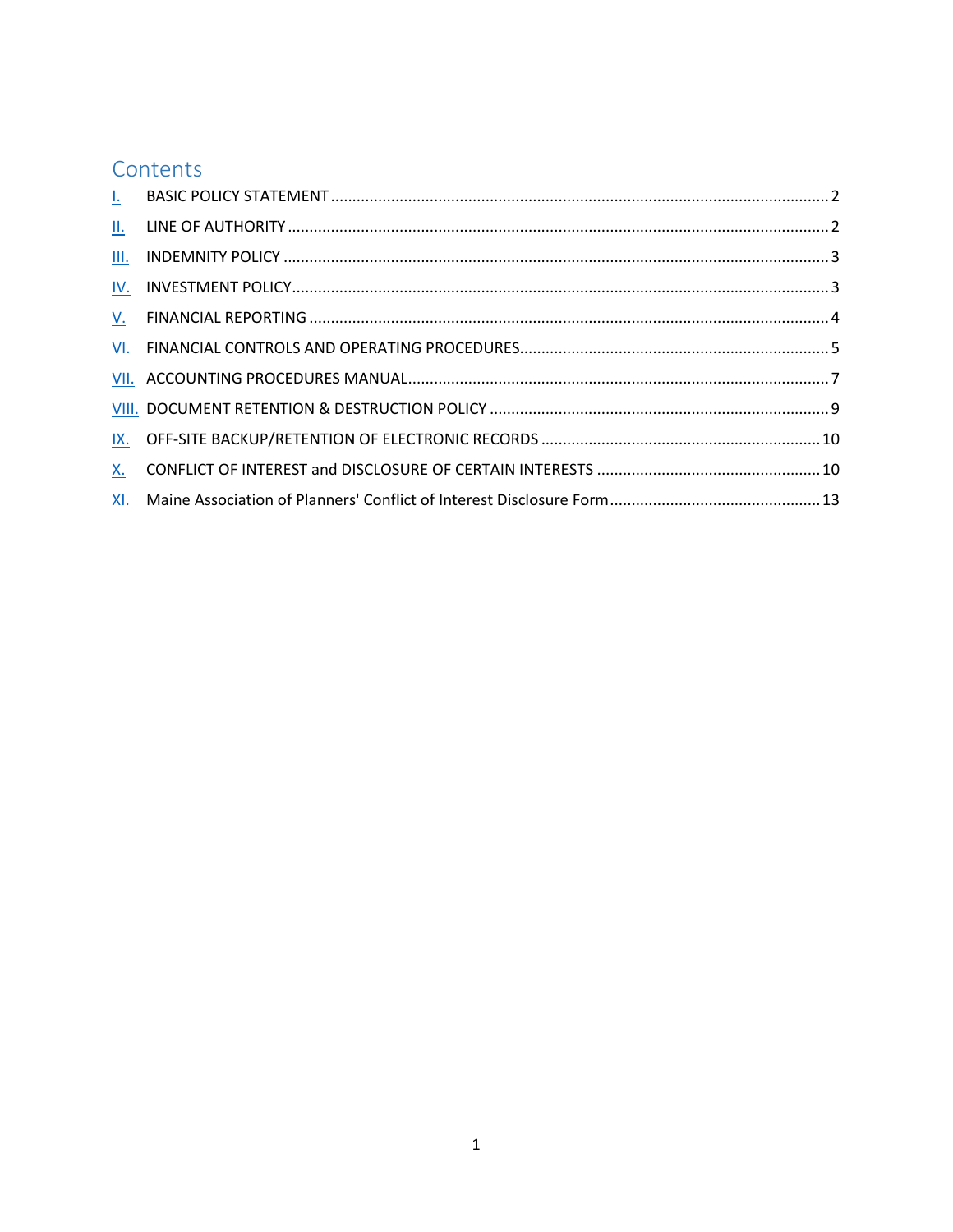## <span id="page-2-0"></span>I. BASIC POLICY STATEMENT

Maine Association of Planners is committed to responsible financial management. The entire organization including the Executive Board and any staff will work together to make certain that all financial matters of the organization are addressed with care, integrity, and in the best interest of Maine Association of Planners.

The policy and procedural guidelines contained in this handbook are designed to:

- A. Protect the assets of Maine Association of Planners;
- B. Ensure the maintenance of accurate records of Maine Association of Planners' financial activities;
- C. Provide a framework of operating standards and behavioral expectations; and,
- D. Ensure compliance with federal, state and local legal and reporting requirements.

The Executive Board of the Maine Association of Planners has the responsibility for administering these policies and ensuring compliance with procedures that have been approved by the Executive Board. Exceptions to written policies may only be made with the prior approval of the Finance Committee. For this purpose, the Finance Committee is the President, Vice President and Treasurer. Changes or amendments to these policies may be approved by the Executive Board at any time. A complete review of the policies shall be conducted every four years.

Every Board member is expected to be familiar with and operate within the parameters of these policies and guidelines.

## <span id="page-2-1"></span>II. **INE OF AUTHORITY**

A system that clearly outlines who has the authority and responsibility for the financial assets of the organization and provides guidelines for handling and controlling their accumulation and consumption

- A. Within the parameters of the Maine Association of Planners bylaws, the Finance Committee has the authority designated by the Executive Board including the authority to choose the auditor; perform regular, in-depth reviews of the organization's financial activity; review of the annual budget; and determine the allocation of investment deposits.
- B. As so far as approved by the members of Maine Association of Planners at its Annual Meeting each year, the Executive Board has the authority to make spending decisions within the parameters of the approved budget; employ and terminate personnel; determine compensation; create and amend operating processes and procedures and controls; make decisions regarding the duties and accountabilities of any personnel and the delegation of decision-making authority; enter into contractual agreements within Board designated parameters. This authority shall not override any specific policies, procedures and controls adopted by the Executive Board. The Treasurer, in consultation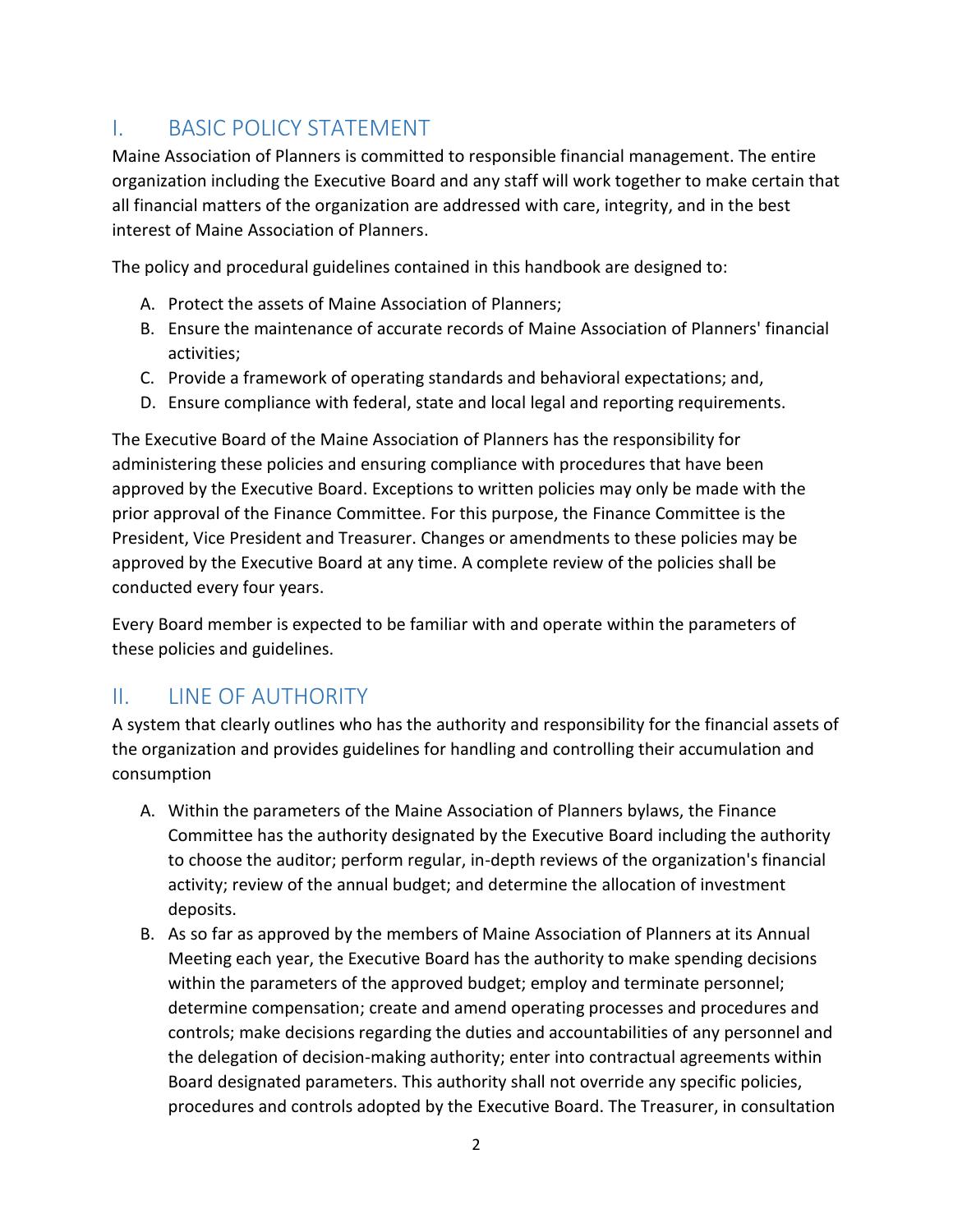with the Executive Board, shall annually submit for approval of its membership, a budget for the next fiscal year and shall report at the Annual Meeting on the past year's activities.

## <span id="page-3-0"></span>III. INDEMNITY POLICY

To the full extent that it shall have from time to time under applicable law and in the manner from time to time prescribed or permitted by applicable law, Maine Association of Planners may indemnify any past, present or future director, officer, employee or agent against all costs, expenses and liabilities, including attorneys' fees, actually and necessarily incurred by or imposed upon them in connection with or resulting from their involvement with Maine Association of Planners.

No such reimbursement or indemnity shall relate to any expense incurred or settlement made in connection with any matter arising out of their negligence or misconduct as determined either by a court of competent jurisdiction or, in the absence of such a determination, by Maine Association of Planners acting on the advice of counsel.

Maine Association of Planners shall maintain insurance on behalf of any person who is or was serving at the request of Maine Association of Planners, as a director, officer, employee, agent, staff volunteer or other enterprise, against any liability asserted against him or her and incurred by him or her in any such capacity or arising out of their status as such.

## <span id="page-3-1"></span>IV. INVESTMENT POLICY

The investment objectives of Maine Association of Planners, in order of importance, shall be the safety of principal, liquidity, and a competitive rate of return.

General Investment Guidelines

Maine Association of Planners' Executive Board shall have primary responsibility for the administration of the investment policy and for establishing any specific guidelines as to the mix and quality of the investment account(s).

- A) Key Issues to Consider When Developing Investment Policies
	- 1. Delegation of Responsibility: Should define who is responsible and what they are responsible for;
	- 2. Should include internal groups/individuals, i.e., Executive Board, Finance Committee, and may include staff and other qualified volunteers;
	- 3. Should also include external groups such as investment managers, bank custodians and investment consultants.
- B) Determining Mix and Quality of Investments:
	- 1. Need to determine organization's ability to assume risk (Risk Tolerance);
	- 2. Need to determine the organization's attitude and expectations about investing (Risk Preference);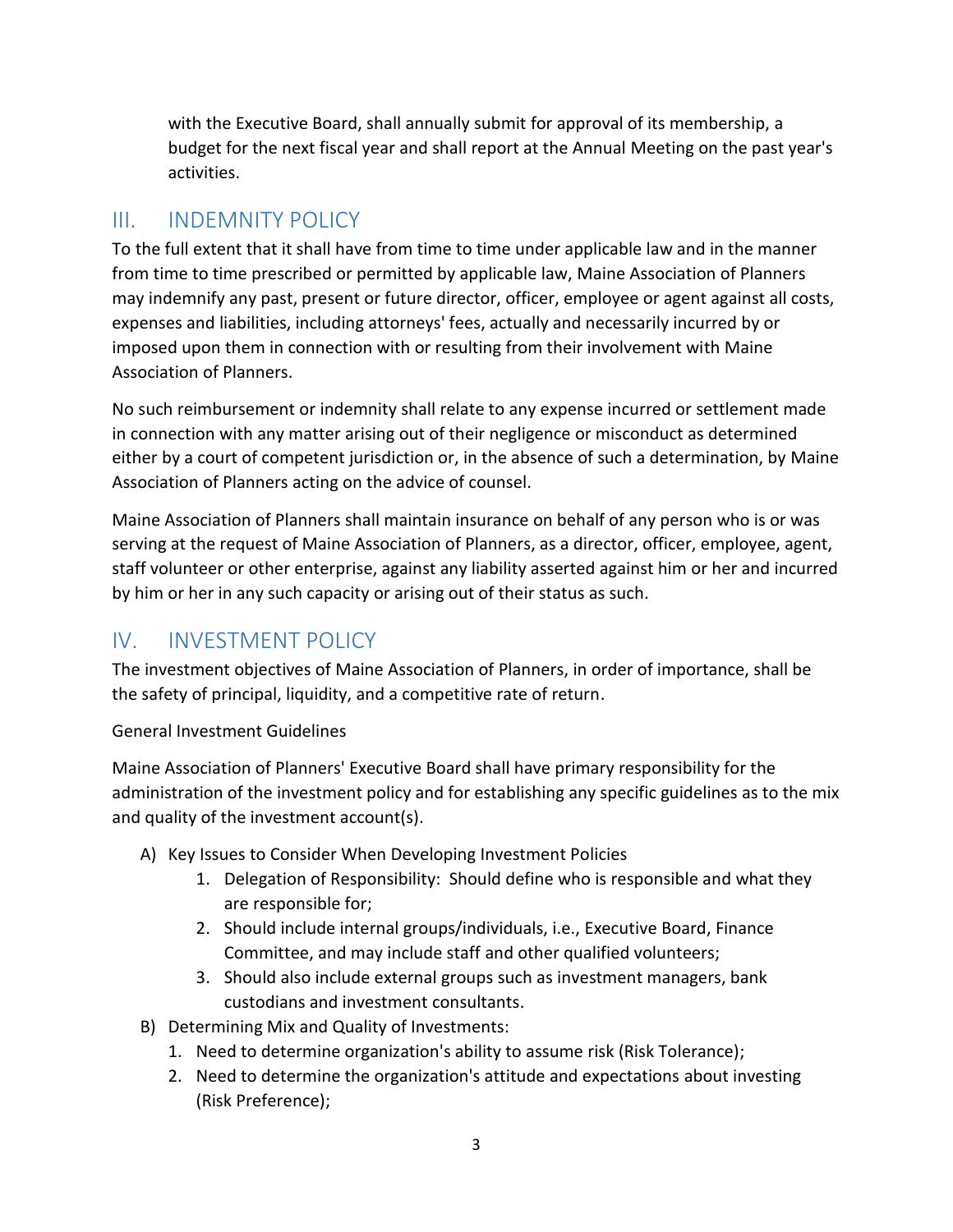- 3. The Risk Tolerance and Risk Preference should be compatible with each other to ensure long-term continuity in the investment program;
- 4. Need to establish an investment time horizon the amount of time you are willing to set aside for an investment to meet your objectives;
- 5. Any investment restrictions should be explicitly stated in the Investment Policy Statement. Investment restrictions often deal with issues related to prohibited securities, quality, diversification requirements, or social issues.

The amount of risk the organization is willing to assume will determine what types of investments are available to the organization. In order to reduce the overall risk, an organization may consider a mix of investments, which may include fixed-income investments (low risk/lower returns) with some equity investments (investments with higher returns accompanied by higher risks).

## <span id="page-4-0"></span>V. FINANCIAL REPORTING

A process for assessing the financial implications of program and operating plans and activities

- A) Budget Reports and Tracking
	- 1. Annual budgets are prepared by the Treasurer in consultation with the President, reviewed with the Executive Board and approved by the general membership at its Annual Meeting each fiscal year.
	- 2. A monthly budget-to-actual report shall be made to the Executive Board by the Treasurer.
	- 3. Based on regular budget reviews, necessary adjustments to financial management and spending shall be made by the Executive Board. This review will include a preview of all spending decisions that exceed the budget for each line item and are deemed significant by the Treasurer and/or Finance Committee.
	- 4. A Chart of Accounts is available and may be used to code receipts and disbursements to the proper accounts to ensure accurate tracking of expenses and budget reporting.
- B) Financial Reports and Review
	- 1. Monthly financial reports are provided to the Treasurer and the Executive Board in advance of monthly Board meetings. These reports will include, but are not limited to, the following:
		- a. An executive summary report;
		- b. A Profit and Loss Budget Performance statement;
		- c. A balance sheet;
		- d. An accounts receivable report (as requested);
		- e. An accounts payable report (as requested);
		- f. A cash flow statement; and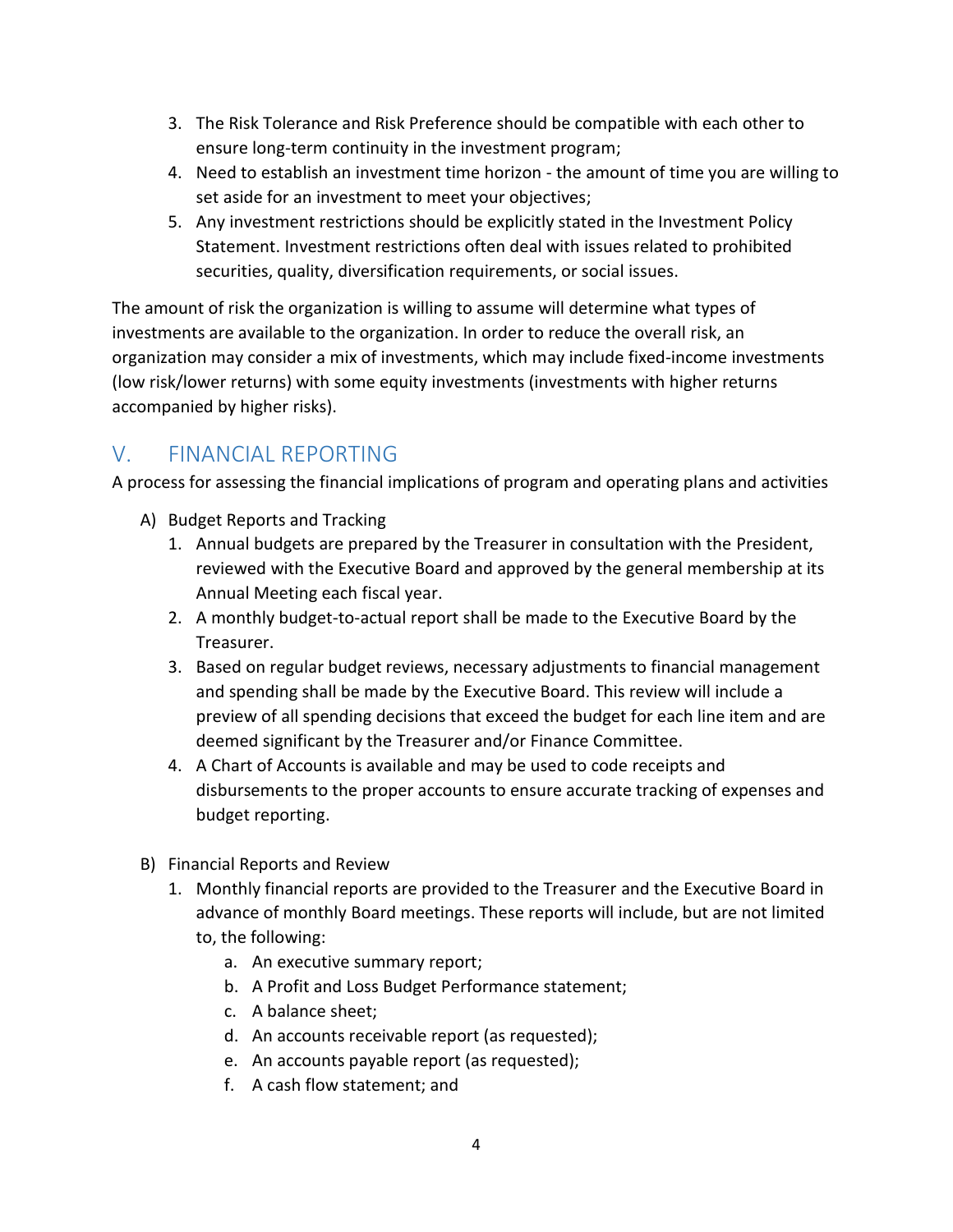g. A Profit and Loss by Class quarterly.

A Treasurer's Report and detailed financial reports are provided to the Executive Board at each meeting and at other times as necessary. The report shall include explanations for any and all budget variances that are deemed significant by the Executive Board.

C) The Fiscal Year for Maine Association of Planners shall be consistent with current bylaws.

## <span id="page-5-0"></span>VI. FINANCIAL CONTROLS AND OPERATING PROCEDURES

Operations that incorporate controls, checks and balances, and protection of assets

- A. Operating Procedures
	- 1. Unless otherwise designated by the Executive Board, the Treasurer will function as bookkeeper with primary responsibility for designing and maintaining the accounting system. Other staff or hired contractors as designated may provide bookkeeping support.
	- 2. Monthly reports shall be made to the Treasurer and the Executive Board, covering, at a minimum, receipts, disbursements, receivables, and payables
	- 3. All Journal Entries should be reviewed by an individual designated by the Board for reasonableness and approved for posting to the general ledger. The Treasurer will be required to provide monthly budget reviews and annual reviews of the adequacy of insurance coverage.
	- 4. The Executive Board will be required to secure an independent audit every three years and an independent financial review annually, provided funds are available.
	- 5. The Treasurer shall inform the Executive Board of all potential loans to the organization by any party prior to the finalization of the transaction.
- B. Separation of Duties
	- 1. The Treasurer is responsible for the writing and signing of checks and making any deposits. Amounts over \$2,000 must be co-signed by another officer.
	- 2. Prior to the use of the credit or debit card by the two authorized users (President and Treasurer), the user will inform the other of this transaction.
	- 3. All transactions over \$2,000 will be approved by the Executive Board.
	- 4. Review of bank statement reconciliations are to be done monthly by an individual designated by the Board, other than the check writer.
	- 5. In order to maintain the integrity of this system, the President and Vice President shall have the primary and backup responsibility for the separation of these roles.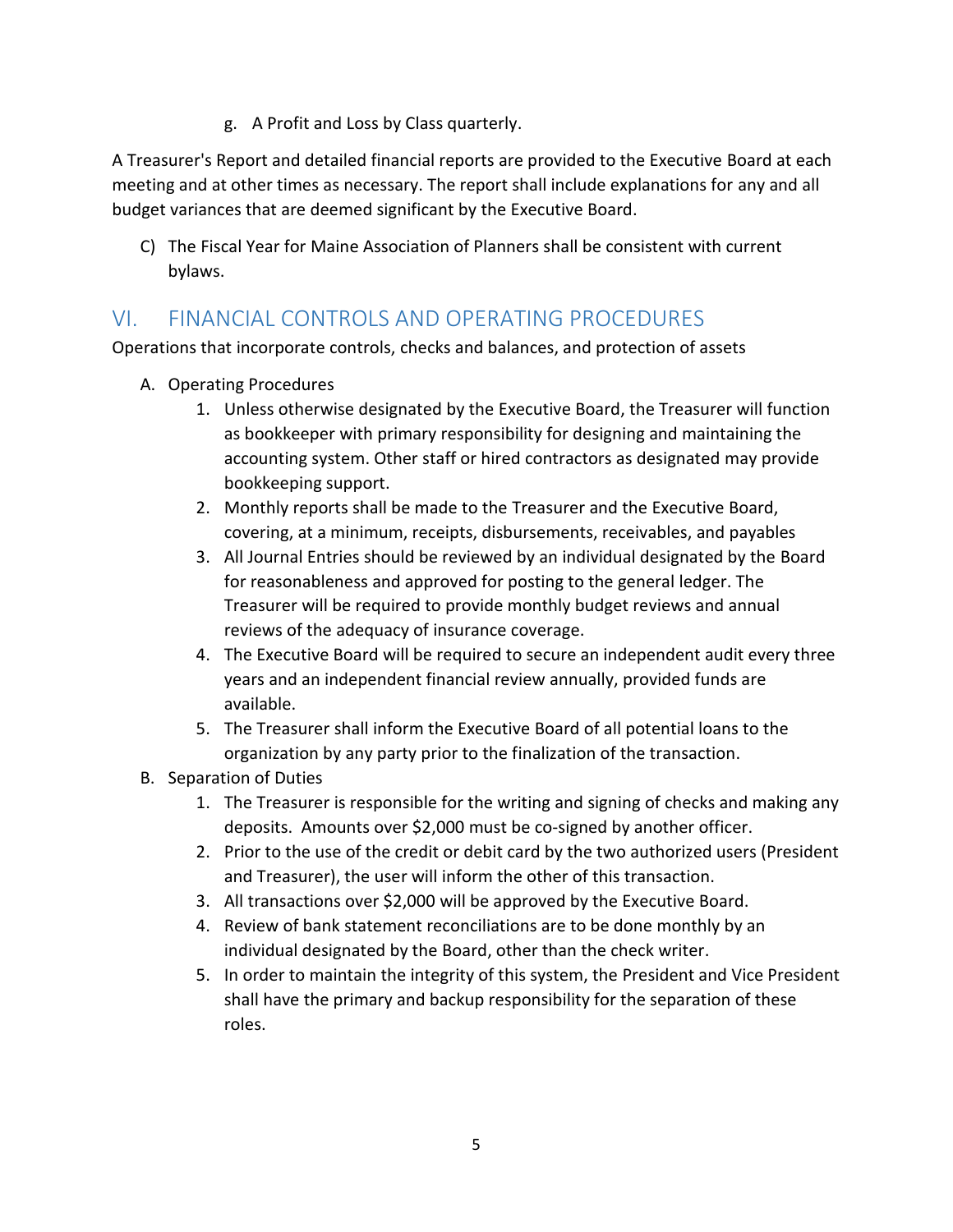- C. Safeguarding Assets
	- 1. The Treasurer shall have primary responsibility for ensuring that proper Financial Management procedures are maintained and that the policies of the Board are carried out.
	- 2. The Board shall provide fiscal oversight in the safeguarding of the assets of the organization and shall have primary responsibilities for ensuring that all internal and external financial reports fairly present its financial condition.
	- 3. A filing system will be maintained for all financial records.
	- 4. The Treasurer or other staff as designated by the Board will compare actual income and expenditures to the budget on a monthly basis.
	- 5. Bank statements are promptly reconciled on a monthly basis.
	- 6. Documents on all securities and fixed assets will be kept in a locked box or password protected. Inventory records will contain description, serial numbers, date of purchase or receipt, valuation, and date of valuation.
	- 7. Appropriate insurance and inventory for any assets will be maintained.
	- 8. All efforts will be in compliance with MAP's Document Retention Policy, as described herein.
- D. Payroll Controls
	- 1. Any personnel files are to be maintained at the President's and Treasurer's work site, (including an electronic filing system) for all employees as required by all applicable laws and regulations.
	- 2. The Executive Board shall approve any payroll changes and contract services.
	- 3. The Treasurer shall process all payments to contractors. The bookkeeper and treasurer will send any required tax payments directly to the IRS and State of Maine.
	- 4. Direct deposit is strongly recommended when feasible.
	- 5. The bookkeeper reviews the payroll register.
- E. On-line Payments

Whenever possible, payments to vendors shall be made on-line and electronically.

#### F. Computer Controls

The bookkeeper/treasurer is responsible for inputting the financial data into the password protected computer / accounting software for generating financial reports. The Board shall designate who will have access to the password required to log onto the system.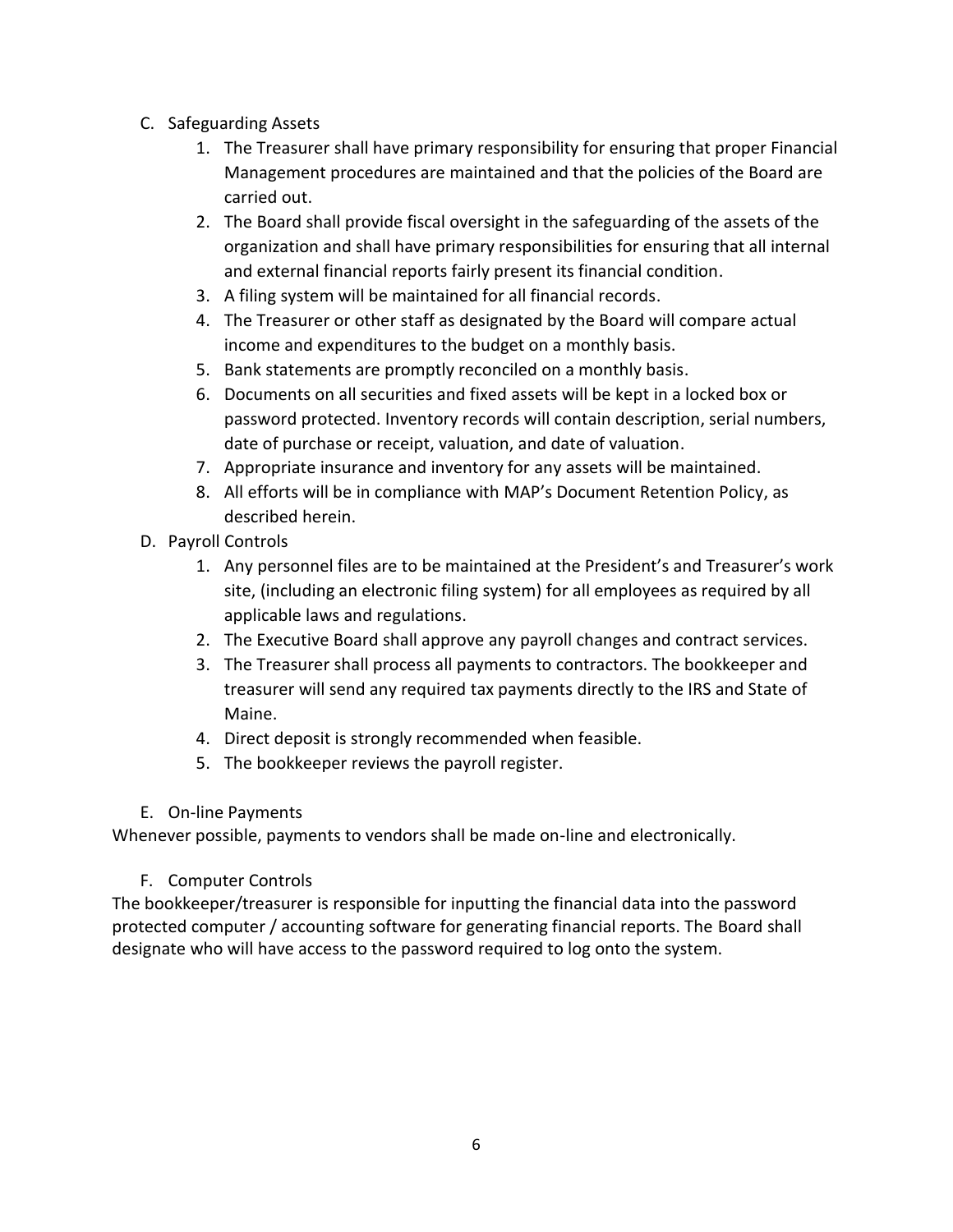## <span id="page-7-0"></span>VII. ACCOUNTING PROCEDURES MANUAL

Generally accepted systems that accurately record all financial transactions occurring in an organization in a manner that provides management with the information it needs to make informed and timely decisions

- A. Cash and Credit Card Records
	- 1. All checks and cash receipts received will be restrictively endorsed (for deposit only). The treasurer/bookkeeper will enter all transaction into the electronic accounting software monthly.
	- 2. The treasurer/bookkeeper will track income and expenses monthly and shall create monthly reports.
	- 3. The treasurer/bookkeeper shall prepare the bank deposit monthly then prepare a deposit summary sheet, attaching 1 copy of each cash receipt, the deposit slip copy, and the bank deposit confirmation slip.
	- 4. The treasurer/bookkeeper enters deposits and expenses into electronic accounting software on a timely basis.
	- 5. The credit/debit card receipts are posted to the electronic accounting software monthly.
	- 6. The President shall maintain the credit/debit card and the Treasurer shall have a copy of the front and back in order to make any purchases.
- B. Billings, Receivables and Membership Payments
	- 1. All rates for services and prices for goods are established and approved by the Finance Committee.
	- 2. The bookkeeper prepares a status report on all outstanding receivables on a monthly basis and submits the report to the Treasurer and Executive Board.
	- 3. The bookkeeper initiates collection procedures on all invoices older than 60 days with the approval of the Finance Committee. This does not include membership payments that are due.
	- 4. Membership payments shall be monitored by the Membership Chair and reminder notices sent to overdue members at least quarterly.
- C. Invoices and Disbursements
	- 1. Request and Approval for Payments / Disbursements
		- a) The Treasurer receives all invoices and then places them in the unpaid open invoice file. The Treasurer will review and approve all invoices and pay them electronically or by check and then transfer them to the paid invoice file.
		- b) Expenditure requests by staff or board members (other than by invoice) will be paid by the Treasurer after review by the Finance Committee.
		- c) All disbursements are accompanied by substantiating documentation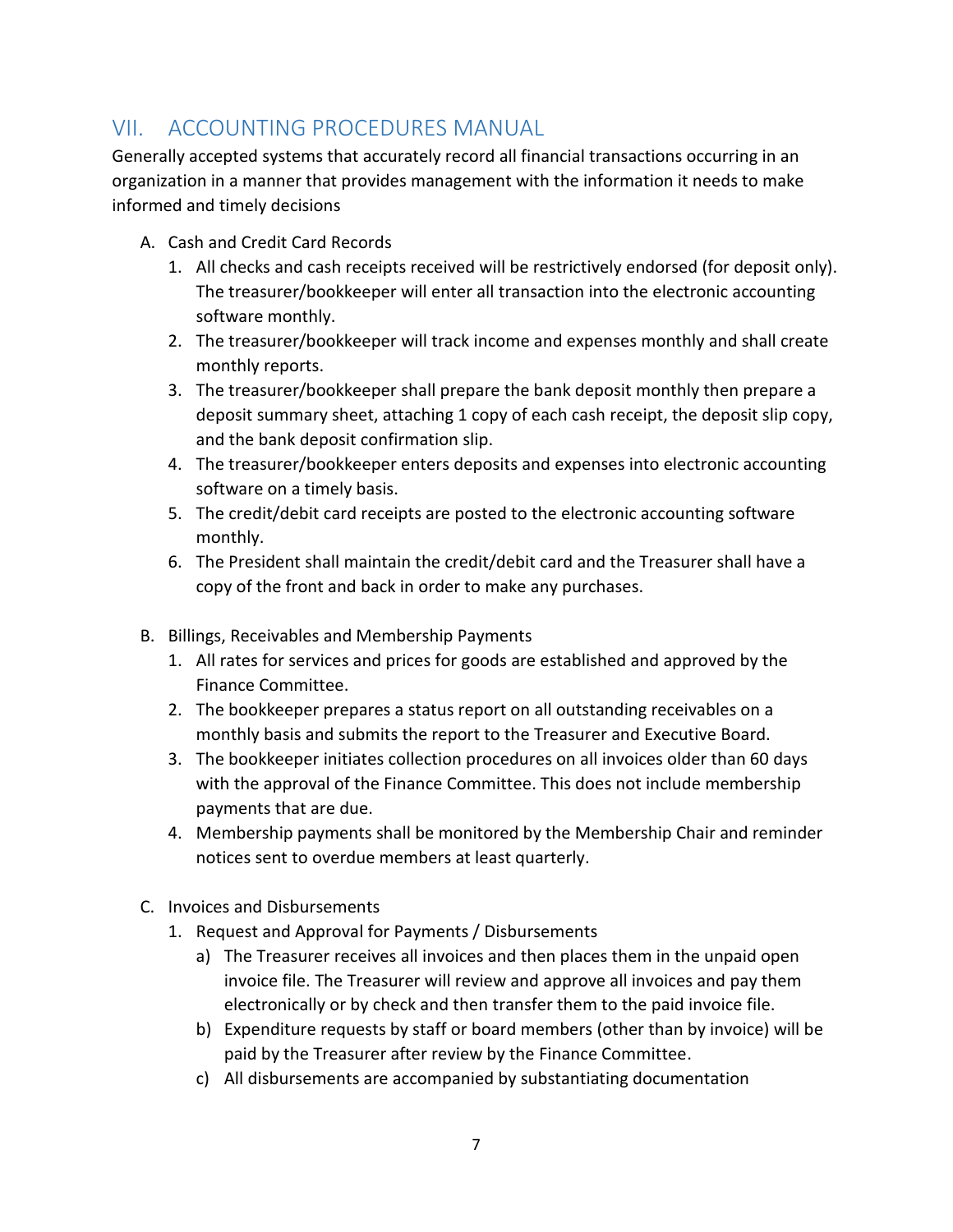- d) All new vendors and subcontractors must provide a completed W-9 Form prior to payment. W-9 forms will be updated whenever a vendor changes its name or address
- 2. Production and Approval of Checks
	- a) All disbursements are made by check. There will be no "petty cash" account
	- b) All checks will be pre-numbered and a check log will be maintained and reviewed on a monthly basis to account for all checks
	- c) Checks are written only after an approved check request has been presented
	- d) The authorized signers will review the supporting information and the check to ensure accuracy prior to signing the check
- 3. Authorized Signatures
	- a) The Treasurer, President and Vice President shall have check signing authority.
	- b) All organizational checks over \$2,000 will require approval by a majority vote of Executive Board.
	- c) The deliberate splitting of vouchers or invoices that have the sole purpose or effect of evading the parameters of this policy authority is expressly prohibited.
	- d) No one may sign a check made payable to themselves.
	- e) Blank checks may never be signed in advance.
- 4. Management of Checks
	- a) All checks are pre-numbered and accounted for monthly.
	- b) All voided checks must be defaced and retained either on the check stub or with canceled checks.
	- c) No checks may be written to "cash" or "bearer".
	- d) Blank checks and un-mailed checks are stored in a locked drawer.
- D. Asset Tracking and Depreciation
	- 1. A schedule of any assets shall be maintained.
	- 2. Depreciation shall be calculated for tax return preparation using the straight-line method and recorded prior to closing the accounts at fiscal year-end. If applicable, asset class depreciation time frame shall be reviewed and approved by a certified accounting firm.
	- 3. Total depreciation shall be adjusted and reviewed annually by the tax preparer.
	- 4. A \$1,000 aggregate cost for equipment with a useful life of three years or more shall be the threshold for inclusion as an asset.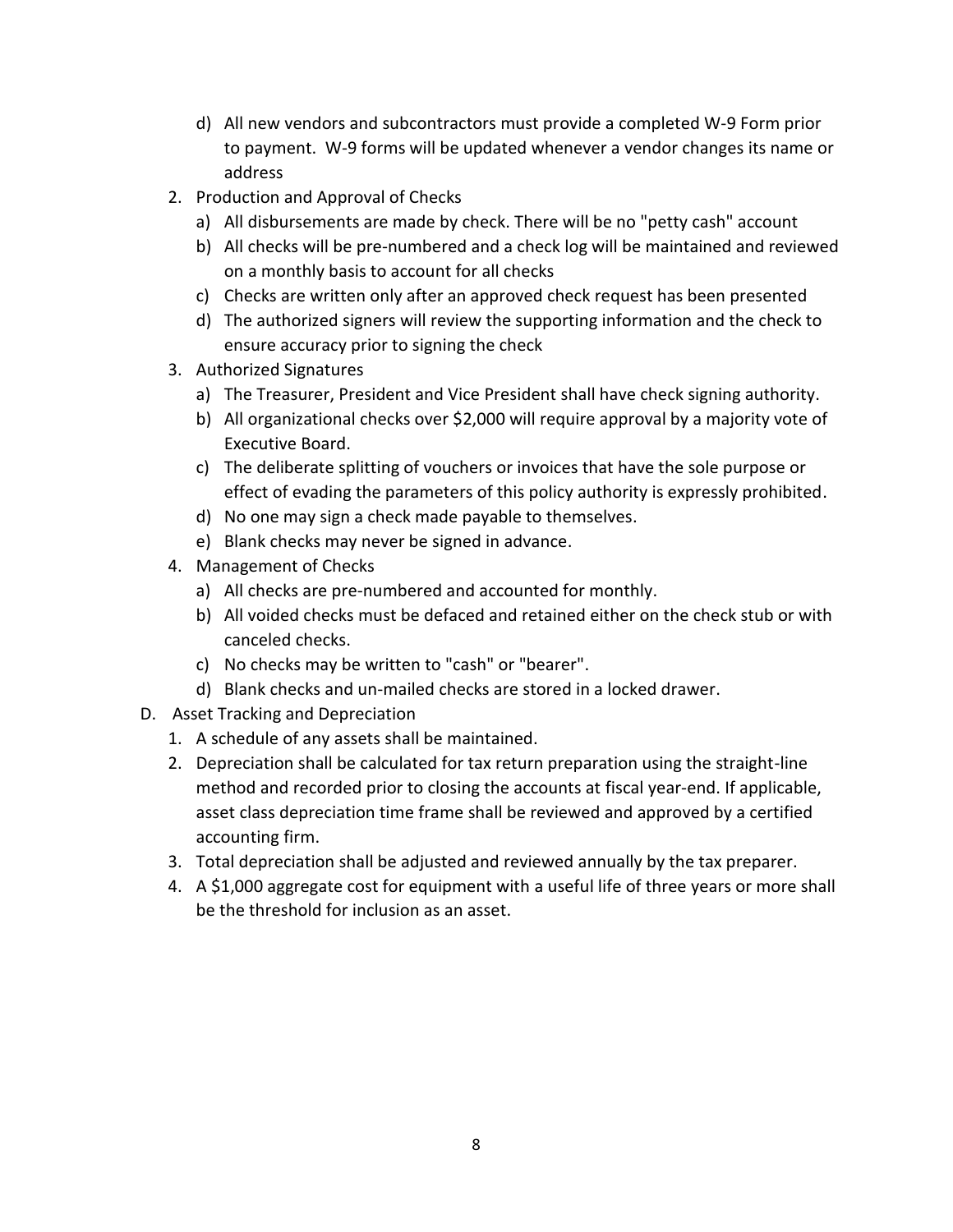## <span id="page-9-0"></span>VIII. DOCUMENT RETENTION & DESTRUCTION POLICY

Maine Association of Planners takes seriously its obligations to preserve information relating to litigation, audits, and investigations.

From time to time, the Treasurer and or President may issue a notice, known as a "legal hold," suspending the destruction of records due to pending, threatened, or otherwise reasonably foreseeable litigation, audits, government investigations, or similar proceedings. No records specified in any legal hold may be destroyed, even if the scheduled destruction date has passed, until the legal hold is withdrawn in writing by the Treasurer.

The following table provides the minimum requirements.

- Type of Document Minimum Requirement
- Accounts payable ledgers and schedules: 7 years
- Audit reports: Permanently
- Bank Reconciliations: 3 years
- Bank statements: 3 years
- Checks (for payments and purchases of any assets or purchases over \$2,000): Permanently or until sold or disposed of
- Contracts, mortgages, notes and leases (expired): 7 years
- Contracts: Permanently until no longer in effect
- Correspondence (general): 2 years
- Correspondence (legal and important matters, donors): Permanently
- Correspondence (with vendors, grant applications, acceptance and reports): 2 years
- Deeds, mortgages, and bills of sale: Permanently
- Depreciation Schedules: Permanently
- Duplicate deposit slips: 2 years
- Employment applications: 3 years
- Expense Analyses/expense distribution schedules: 7 years
- Year End Financial Statements: Permanently
- Insurance Policies (expired): 3 years
- Insurance records, current accident reports, claims, policies, etc.: Permanently
- Internal audit reports: 3 years
- Inventories of products, materials, and supplies: 7 years
- Invoices (to customers, from vendors): 7 years
- Minute books, bylaws and charter: Permanently
- Patents and related Papers: Permanently
- Payroll records and summaries: 7 years
- Personnel files (terminated employees): 7 years
- Tax returns and worksheets: Permanently
- Timesheets: 7 years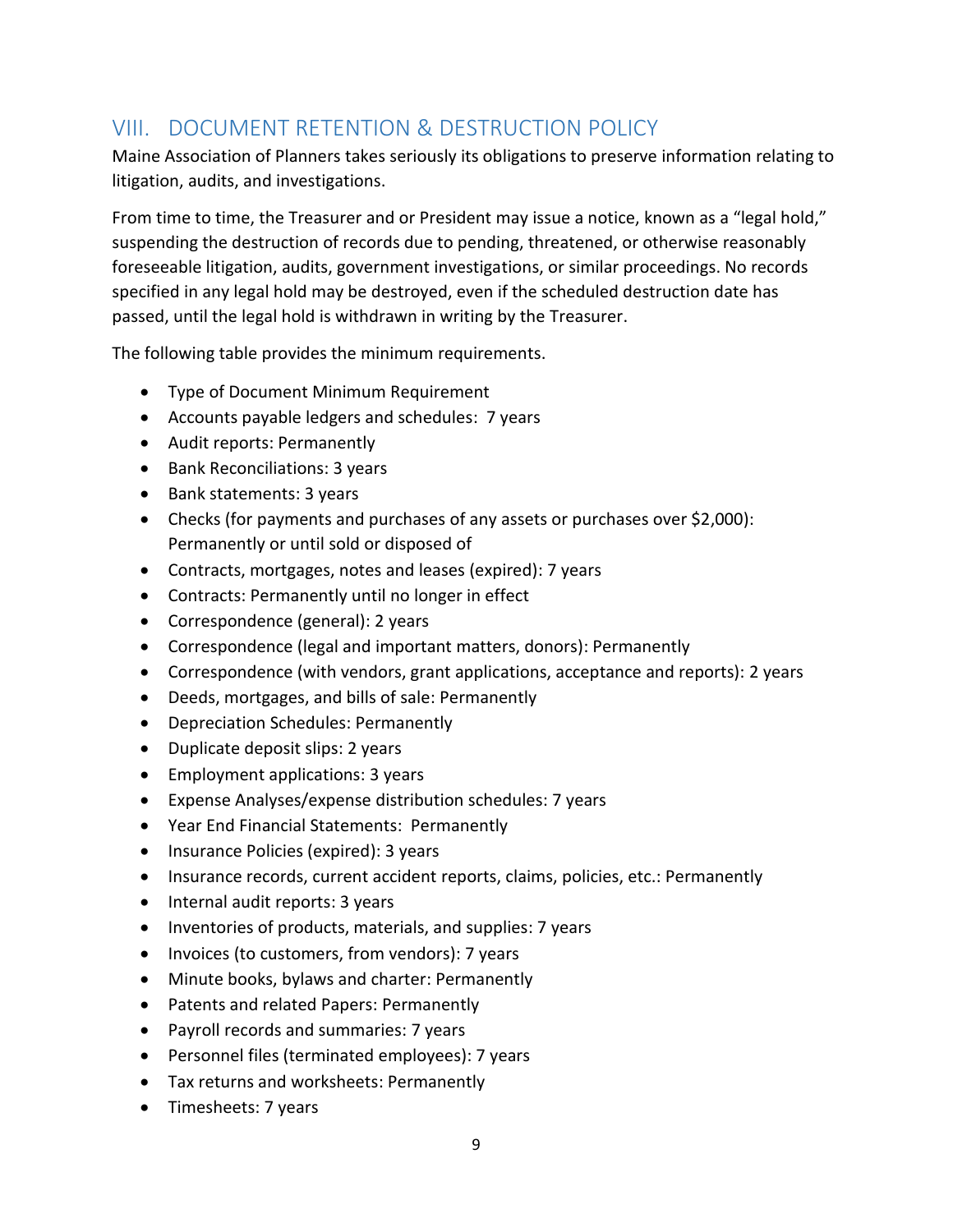- Trademark registrations and copyrights: Permanently
- Withholding tax statements 7 years
- A. **Electronic Documents and Records**: Electronic documents will be retained as if they were paper documents. Therefore, any electronic files that fall into one of the document types on the above schedule will be maintained for the appropriate amount of time. If a user has sufficient reason to keep an e-mail message, the message should be kept in the appropriate file or moved to an "archive" computer file folder. Backup and recovery methods will be tested on a regular basis.
- B. **Emergency Planning**: Maine Association of Planners' records will be stored in a safe, secure, and accessible manner. Documents and financial files that are essential to keeping Maine Association of Planners operating in an emergency will be duplicated or backed up at least every week and maintained off-site. This includes MAP bylaws, IRS tax returns, passwords/user names, and lists of accounts and vendors which shall be kept on the MAP thumb drive in the MAP Treasurer's file box with a paper copy given to the President.
- C. **Document Destruction:** The Treasurer is responsible for the ongoing process of identifying its records, which have met the required retention period, and overseeing their destruction. Destruction of financial and personnel-related documents will be accomplished by shredding.

Document destruction will be suspended immediately, upon any indication of an official investigation or when a lawsuit is filed or appears imminent. Destruction will be reinstated upon conclusion of the investigation.

D. Compliance Failure on the part of volunteers/employees to follow this policy can result in possible civil and criminal sanctions against Maine Association of Planners board members and any contractors, and possible disciplinary action against responsible individuals. The Treasurer will periodically review these procedures with legal counsel or Maine Association of Planners' certified public accountant to ensure that they are in compliance with new or revised regulations.

Policy adopted on May 11, 2018.

## <span id="page-10-0"></span>IX. OFF-SITE BACKUP/RETENTION OF ELECTRONIC RECORDS

The bookkeeper/treasurer will save a backup of electronic financial software file held on the Maine Association of Planners cloud account on a monthly basis. This backup file will be saved and stored in a safe, secure, off-site location.

## <span id="page-10-1"></span>X. CONFLICT OF INTEREST and DISCLOSURE OF CERTAIN INTERESTS

The purpose of the following policy and procedures is to prevent the personal interest of staff members, board members, and volunteers from interfering with the performance of their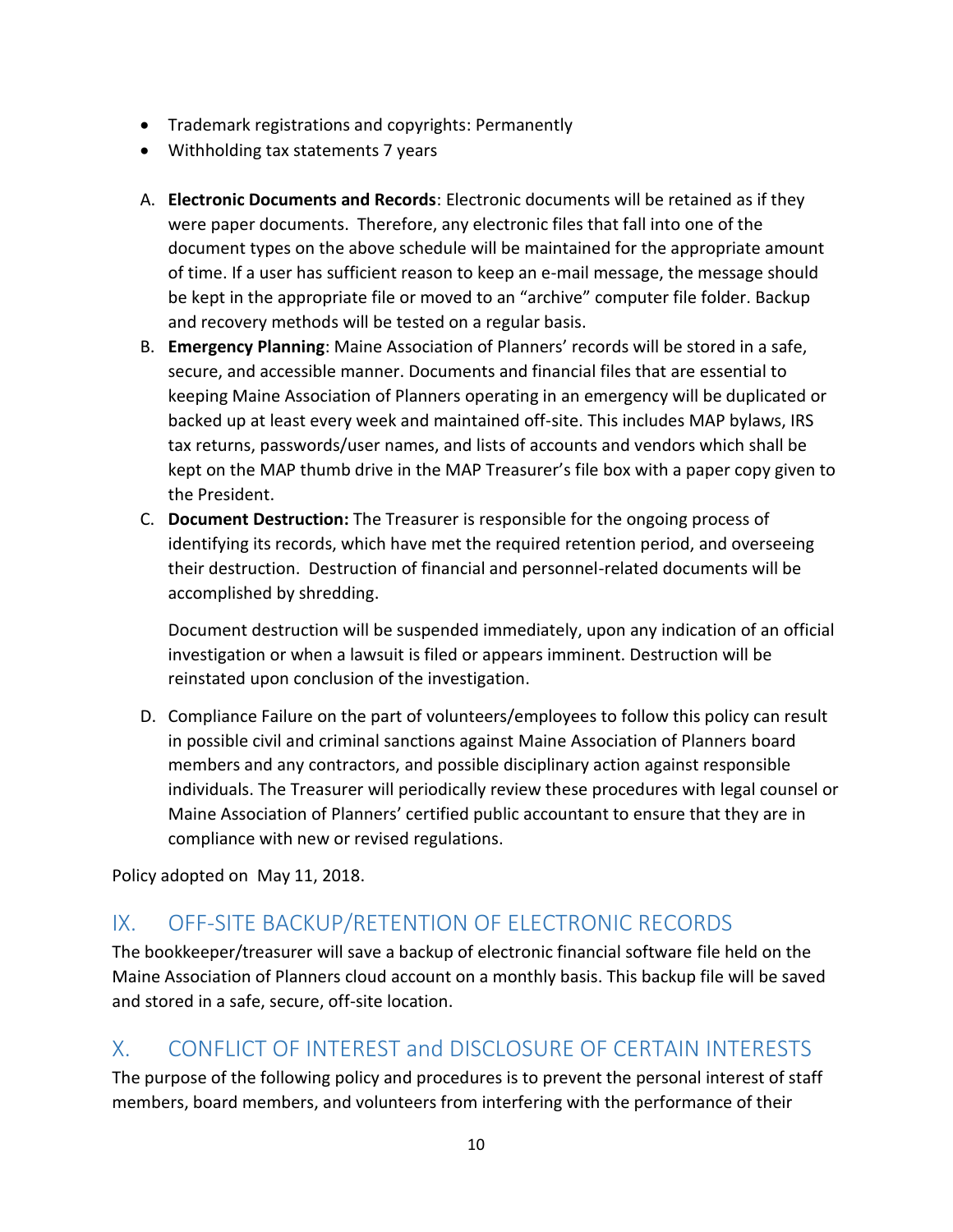duties to Maine Association of Planners, or result in personal financial, professional, or political gain on the part of such persons at the expense of Maine Association of Planners or its Members, supporters, and other stakeholders.

#### POLICY AND PRACTICES

- A. Full disclosure, by notice in writing, shall be made by the interested parties to the Executive Board in all conflicts of interest, including but not limited to the following:
	- 1. A board member or their organization stands to benefit from a Maine Association of Planners transaction or staff member of such organization receives payment from Maine Association of Planners for any subcontract, goods, or services other than as part of their regular job responsibilities or as reimbursement for reasonable expenses incurred as provided in the bylaws and board policy
	- 2. A board member's organization receives grant funding from Maine Association of Planners.
	- 3. A board member or staff member is a member of the governing body of a contributor to Maine Association of Planners.
	- 4. A volunteer working on behalf of Maine Association of Planners who meets any of the situations or criteria listed above.
- B. Full disclosure shall be made by interested parties of a possible conflict of interest as soon as it arises and/or becomes apparent.
- C. Following full disclosure of a possible conflict of interest or any condition listed above, the Executive Board shall determine whether a conflict of interest exists and, if so, the Executive Board shall vote to authorize or reject the transaction or take any other action deemed necessary to address the conflict and protect Maine Association of Planners' best interests.
- D. An interested Board member, officer, or staff member shall not participate in any discussion or debate of the Executive Board, or of any committee or subcommittee thereof in which the subject of discussion is a contract, transaction, or situation in which there may be a perceived or actual conflict of interest. However, they may be present to provide clarifying information in such a discussion or debate unless objected to by any present board or committee member.
- E. Anyone in a position to make decisions about spending Maine Association of Planners' resources - who also stands to benefit from that decision - has a duty to disclose that conflict as soon as it arises (or becomes apparent); s/he should not participate in any final decisions.
- F. A copy of this policy shall be given to all Board members, staff members, volunteers or other key stakeholders upon commencement of such person's relationship with Maine Association of Planners or at the official adoption of stated policy.
- G. Definitions: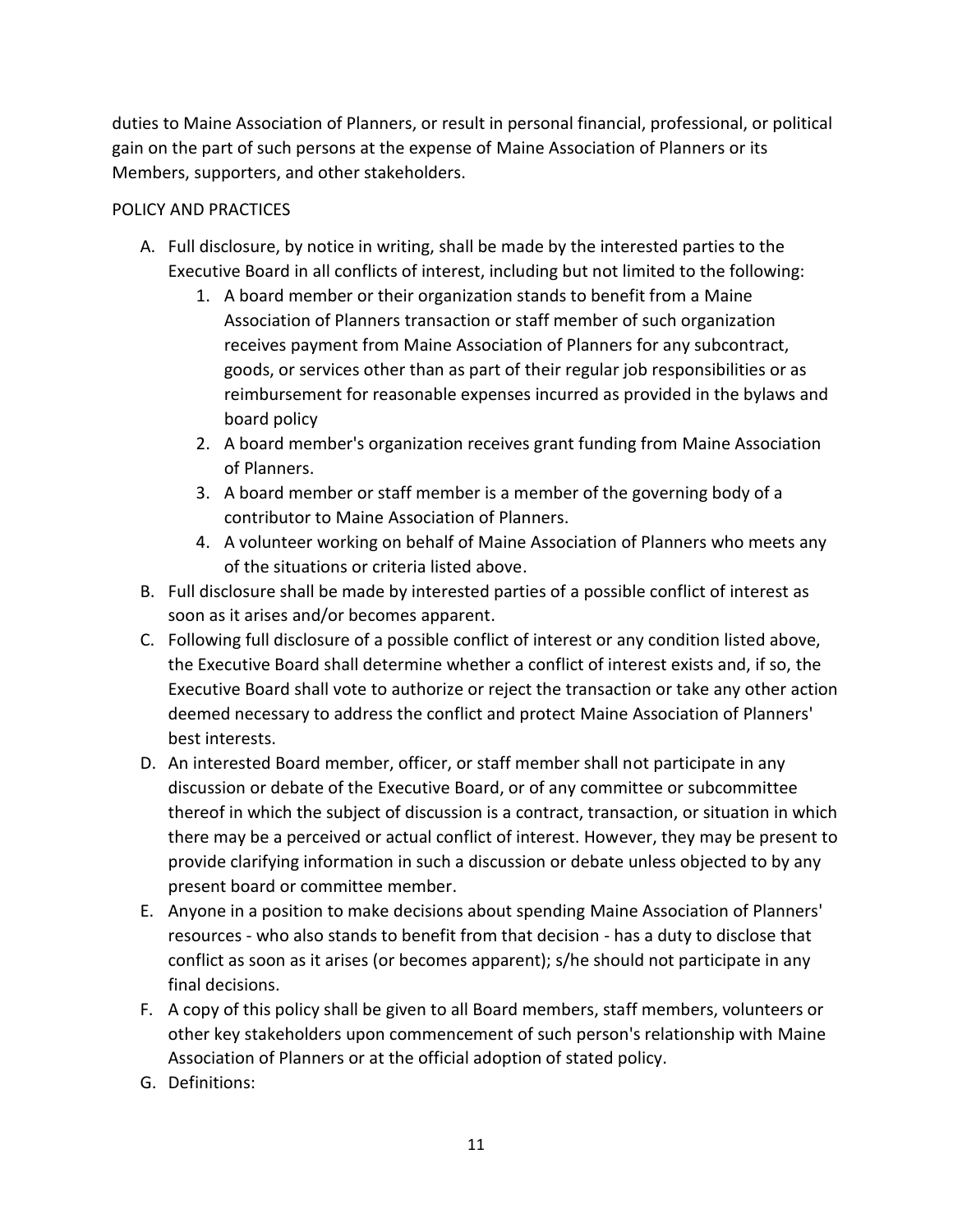- 1. Conflict of Interest (also Conflict) means a conflict, or the appearance of a conflict, between the private interests and official responsibilities of a person in a position of trust. Persons in a position of trust include staff members, officers, and board members of Maine Association of Planners
- 2. Board means the Executive Board. Officer means an officer of the Executive Board. Volunteer means a person - other than a board member -- who does not receive compensation for services and expertise provided to Maine Association of Planners and retains a significant independent decision-making authority to commit resources of the organization. Staff Member means a person who receives all or part of their income from the payroll of Maine Association of Planners. Member means a Member of Maine Association of Planners. Supporter means corporations, foundations, individuals, 501 (c) (3) nonprofits, and other nonprofit organizations that contribute to Maine Association of Planners